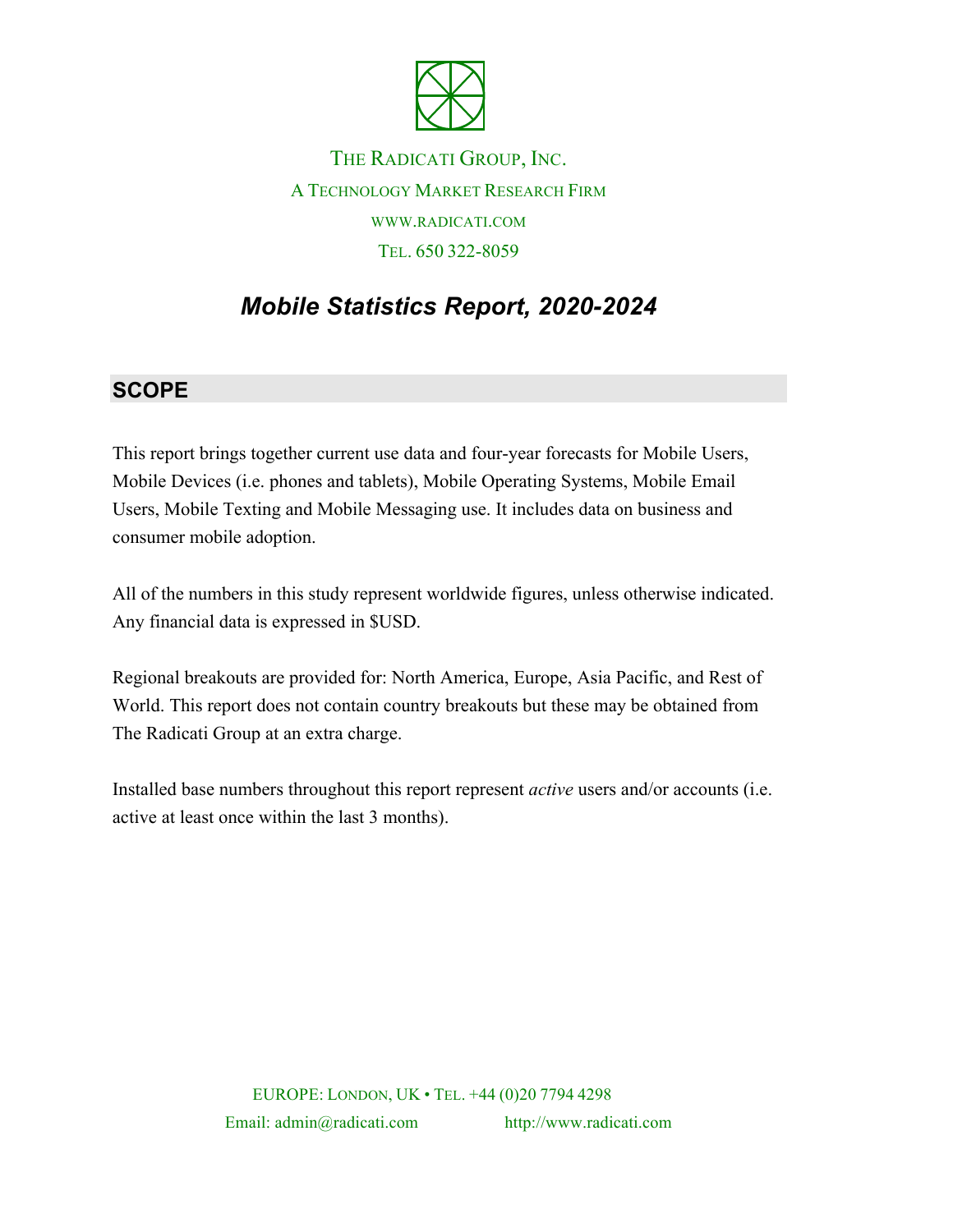#### **METHODOLOGY**

The information and analysis in this report is based on primary research conducted by The Radicati Group, Inc. Our proprietary methodology combines information derived from three principal sources:

- a. Our Worldwide Database which tracks user population, seat count, enterprise adoption and IT use from 1993 onwards.
- b. Surveys conducted on an on-going basis in all market areas which we cover.
- c. Market share, revenue, sales and customer demand information derived from vendor briefings.

Forecasts are based on historical information as well as our in-depth knowledge of market conditions and how we believe markets will evolve over time.

Finally, secondary research sources have also been used, where appropriate, to crosscheck all the information we collect. These include company annual reports and other financial disclosures, industry trade association material, published government statistics and other published sources.

Our research processes and methodologies are proprietary and confidential.

#### **EXECUTIVE SUMMARY**

- Mobile use continues to see strong growth with users of all ages on a worldwide basis. Mobile devices, in the form of phones and tablets, are increasingly used to communicate through voice, email, chat, text messaging, instant messaging, social media, video conferencing, and more.
- The number of mobile users is expected to exceed 6.9 billion in 2020, and grow to over 7.4 billion by year-end 2024.
	- o The total number of mobile devices, including both phones and tablets will be over 14.0 billion at the end of 2020. The number of mobile devices exceeds the